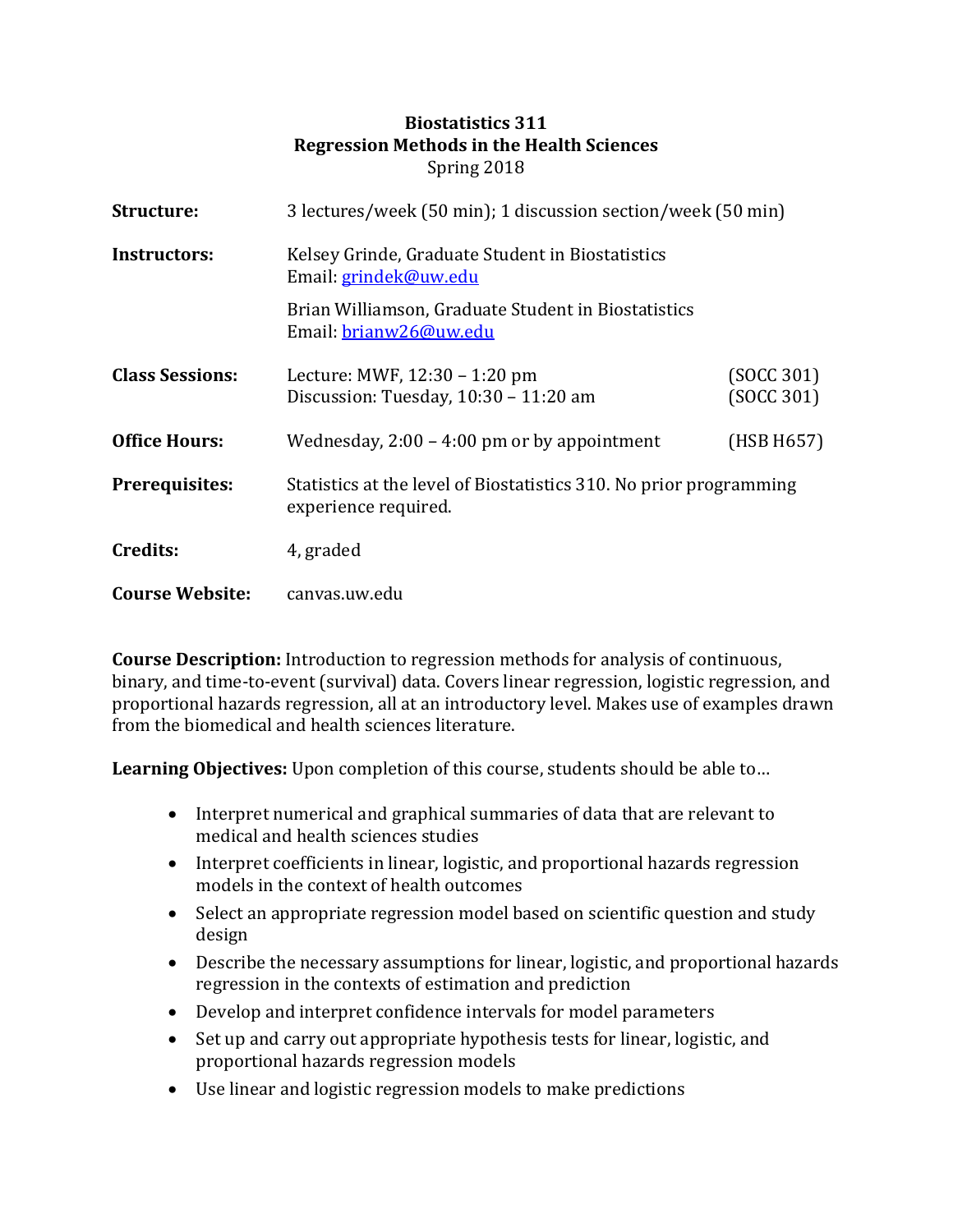- Use diagnostic procedures and sensitivity analyses to investigate potential deviations from model assumptions
- Use the statistical software R to:
	- o Read in data files
	- o Calculate summary statistics and create appropriate graphical displays
	- o Perform basic statistical inference procedures
	- o Fit linear, logistic, and proportional hazards regression models

**Course Website:** All course materials (lecture notes, assignments, announcements, grades, etc.) will be posted on the course website at Canvas (canvas.uw.edu).

**Additional Resources:** There is no required textbook for this course. The following optional textbooks may be useful; relevant sections will be noted in each set of course slides. All three texts are freely available electronically through UW libraries.

- Dupont, WD. Statistical Modeling for Biomedical Researchers: A Simple Introduction to the Analysis of Complex Data. Cambridge (2009).
- Kleinbaum and Klein. Logistic Regression: A Self-Learning Text (Third Edition) Springer, New York 2010.
- Kleinbaum and Klein. Survival Analysis: A Self-Learning Text (Third Edition) Springer, New York, 2012.

**Class Communications:** We will communicate with you outside of class using the Canvas page, so please sign up to receive email notifications for the page. *Questions about course content or homework assignments should be posted to the Canvas Discussion Board*, not sent via email. We will monitor the discussion board regularly, and also strongly encourage you to reply to each other's questions. Concerns of a personal nature can be communicated with us via email, and in general *any emails should be sent to both instructors*. Please communicate respectfully to your classmates and to us, and let us know if there are ways classroom communication can be made more accessible to you.

## **Assignments and Grades:**

Homework: Homework assignments will be posted on the Canvas website one week prior to the due date. They should be completed in a Word or .pdf document and submitted electronically to the Canvas website by the due date. You are welcome to work together on the homework; however, your submitted assignment (including R code, if applicable) should be in your own words. Solution keys and individual feedback will be provided. *Late homework will not be accepted, but your lowest homework score will be dropped.* We have prepared a guide for how to present your assignments which is available on our Canvas page.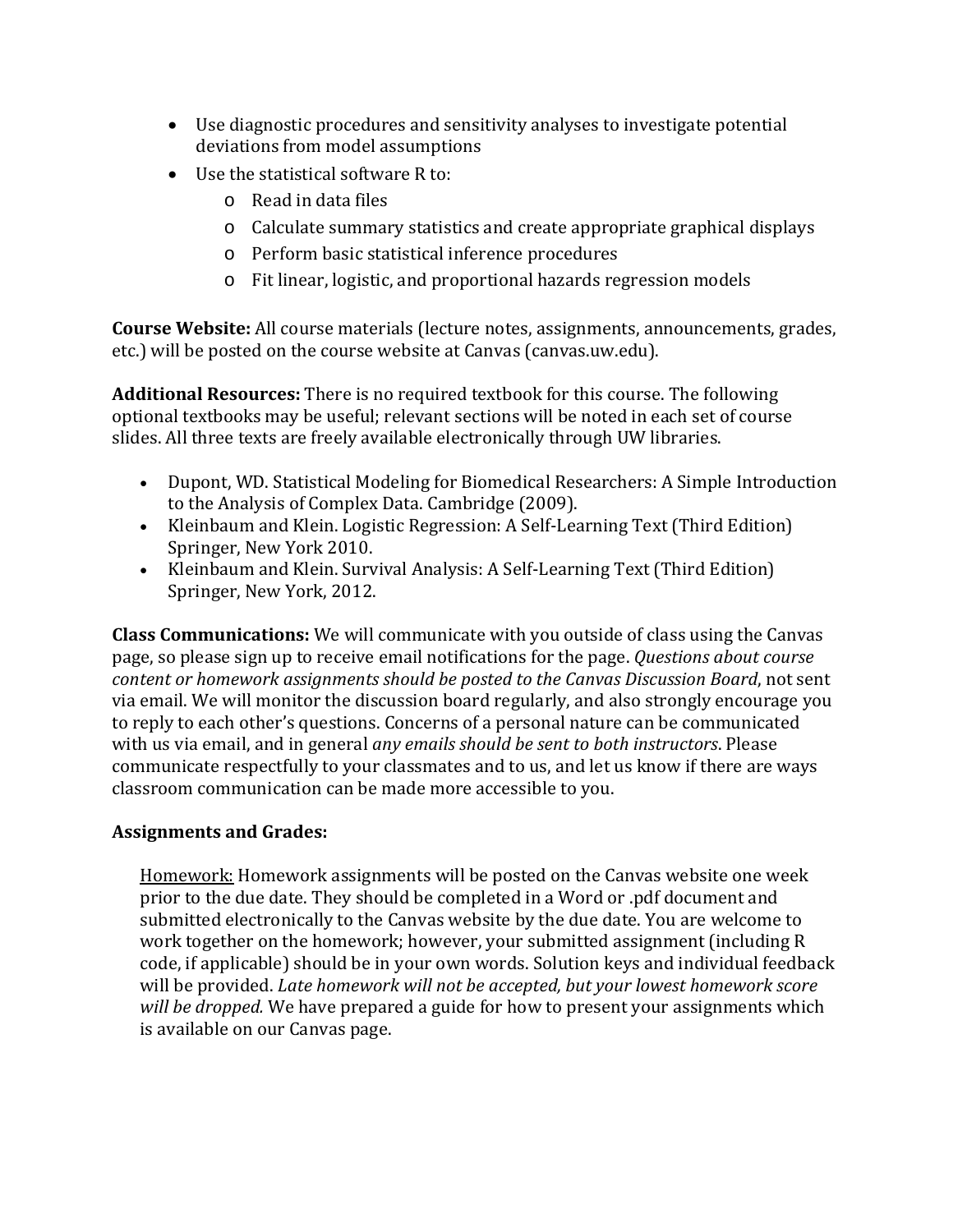Exams: There will be two in-class midterms and a final exam. These exams will not require math beyond basic arithmetic, but you may bring a calculator. Use of any electronic device with communication capacity is not allowed during exams.

Final Project: There will be a final data analysis project for which you will be given a dataset (or select your own, with approval from the instructors) and asked to develop an appropriate analysis plan, carry out the analysis, and write a short report. Projects will be introduced in our first discussion section. You will complete your project in small groups.

Course Participation: In class, you will sometimes be provided with a short activity or an index card with a question to answer. Please hand in your response, with your name on it, at the end of class. Your class participation score will be based on submission of these responses (credit/no credit). You may miss submitting at most two of the index cards for full class participation credit. Additionally, we will often have short check-ins during lecture. Please bring a spiral-bound notebook (or some other way of handwriting notes) to class with you so that you can record your thoughts. *We also strongly encourage you to actively engage in asking and answering questions on the Canvas discussion board.*

Discussion Section: Discussion sections will consist of group activities, review of class material, discussion of group projects, and practice using R. You will be required to hand in a brief exercise (credit/no credit) at each discussion section. Your participation score will be based on completion of these assignments. To receive full credit for discussion section participation, you can miss participating in at most one of the discussions.

Grading: The grading scheme is as follows:

| Midterm Exam 1                          | 10% |
|-----------------------------------------|-----|
| Midterm Exam 2                          | 10% |
| Final Exam                              | 25% |
| Homework                                | 25% |
| <b>Final Project</b>                    | 20% |
| <b>Class Participation</b>              | 5%  |
| <b>Discussion Section Participation</b> |     |
|                                         |     |

At the end of the course, we will convert your percentage to the UW 0.0-4.0 scale. Final course grades will be calculated based on the guidelines linked below. At minimum, you will get an A (3.9-4.0) if you earn at least 95% of the total possible points, an A- (3.5- 3.8) if you earn between 90% and 95% of the total possible points, and a C- (1.8) if you earn 65% of the total possible points. We may end up being more lenient than this, but this provides a minimum guarantee.

Guidelines: [http://depts.washington.edu/grading/practices/guidelines.html.](http://depts.washington.edu/grading/practices/guidelines.html)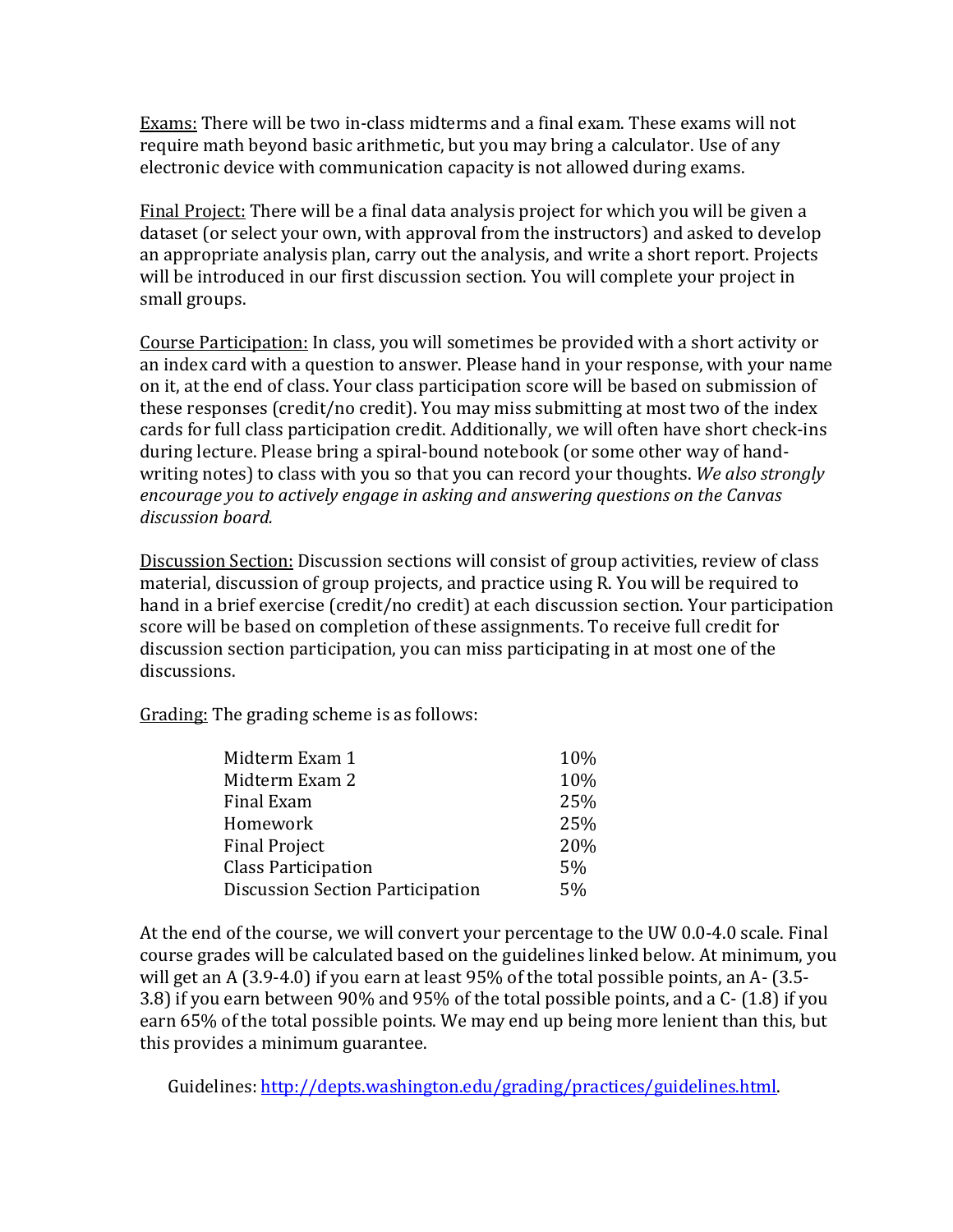## **Course Policies:**

Laptops: You will be expected to have access to a laptop during discussion sections (see Computing section below). However, you will not generally need access to a computer during lectures. *If you primarily take notes on a laptop and choose to bring a laptop to class, please sit in the back of the room so that your screen does not distract other students (this request does not apply to tablets that lie flat on a desk).*

Computing: Computing in R is an important component of this course**.** You may borrow a computer from UW Libraries either on a short-term basis each week [\(http://www.lib.washington.edu/ougl/learning-spaces\)](http://www.lib.washington.edu/ougl/learning-spaces) or for the duration of the quarter [\(http://uwstlp.com/public/home\)](http://uwstlp.com/public/home) as needed. Please see us if this expectation will cause trouble for you, and we can work out a solution.

Collaboration: You are encouraged to work together on homework assignments, but the final write-up should be done individually. The course project will be a group project; you will discuss approaches to the project with your group and other classmates during discussion sections, but outside of class you may only discuss your project with your group members and the instructors.

Academic Honesty: Students are encouraged to familiarize themselves with the academic honesty policies (see the section on Academic Integrity, below). If you hand in work that is not written in your own words, you will at minimum lose all credit for the problem, and at maximum we will not give you any credit for the assignment. Issues surrounding academic integrity will be handled in accordance with university policies.

Grading: You may expect us to have assignments graded in a timely fashion. If you have questions or concerns about the grading, see us. We reserve the right to change or not change the grade.

**Classroom Climate**: The UW School of Public Health seeks to ensure all students are fully included in each course. We strive to create an environment that reflects community and mutual caring. We encourage students with concerns about classroom climate to talk to your instructor, your advisor, a member of the departmental or SPH Diversity Committee and/or the program director. **[DCinfo@uw.edu](mailto:DCinfo@uw.edu)** is a resource for students with classroom climate concerns.

**Concerns:** If you have any other concerns about the class or your instructors, please feel free to talk or write to us at any time during the quarter. If you are not comfortable talking with us or not satisfied with the response that you receive, you may contact the Department of Biostatistics Associate Director of Academic Affairs [\(biostp@uw.edu\)](mailto:biostp@uw.edu). If you still are not satisfied with the response, you may contact the Department of Biostatistics Chair [\(bchair@uw.edu\)](mailto:bchair@uw.edu). You may also contact the Graduate School at G-1 Communications Building, by phone at 206-543-5139 or by email at [raan@uw.edu.](mailto:raan@uw.edu)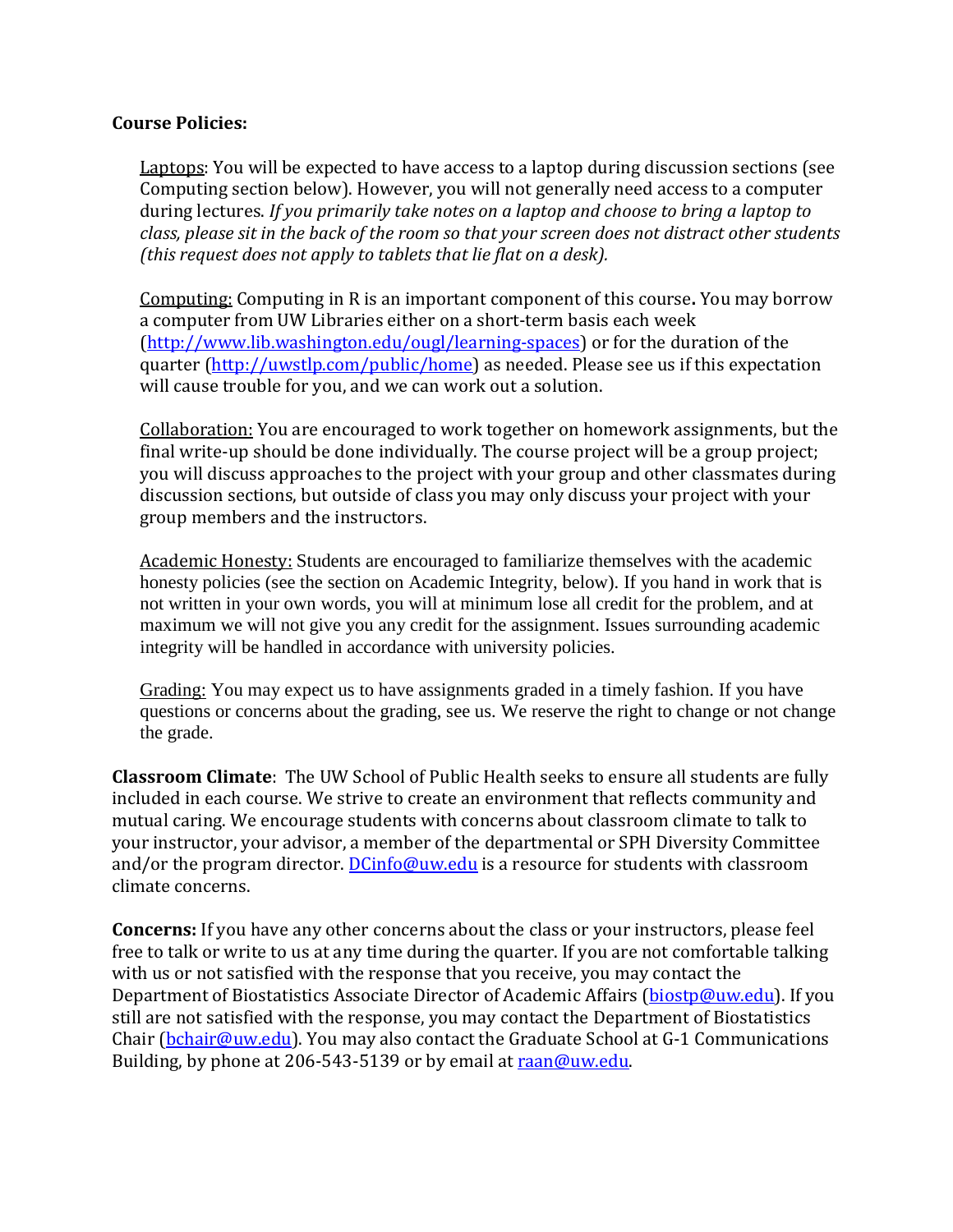**Academic Integrity:** Students at the University of Washington (UW) are expected to maintain the highest standards of academic conduct, professional honesty, and personal integrity.

The UW School of Public Health (SPH) is committed to upholding standards of academic integrity consistent with the academic and professional communities of which it is a part. Plagiarism, cheating, and other misconduct are serious violations of the University of Washington Student Conduct Code (WAC 478-121). We expect you to know and follow the university's policies on cheating and plagiarism, and the SPH Academic Integrity Policy. Any suspected cases of academic misconduct will be handled according to University of Washington regulations. For more information, see the University of Washington Community Standards and Student Conduct website.

Links for the policies and resources mentioned above:

- Student Contact Code[: http://www.washington.edu/cssc/for-students/student](http://www.washington.edu/cssc/for-students/student-code-of-conduct/)[code-of-conduct/](http://www.washington.edu/cssc/for-students/student-code-of-conduct/)
- SPH Academic Integrity Policy: <http://sph.washington.edu/students/academicintegrity/>
- Community Standards and Student Conduct website: <http://www.washington.edu/cssc/>

**Access and Accommodation:** Your experience in this class is important to us. If you have already established accommodations with Disability Resources for Students (DRS), please communicate your approved accommodations to us at your earliest convenience so we can discuss your needs in this course.

If you have not yet established services through DRS, but have a temporary health condition or permanent disability that requires accommodations (conditions include but not limited to; mental health, attention-related, learning, vision, hearing, physical or health impacts), you are welcome to contact DRS at 206-543- 8924 or [uwdrs@uw.edu](mailto:uwdrs@uw.edu) or disability.uw.edu. DRS offers resources and coordinates reasonable accommodations for students with disabilities and/or temporary health conditions. Reasonable accommodations are established through an interactive process between you, your instructor(s) and DRS. It is the policy and practice of the University of Washington to create inclusive and accessible learning environments consistent with federal and state law.